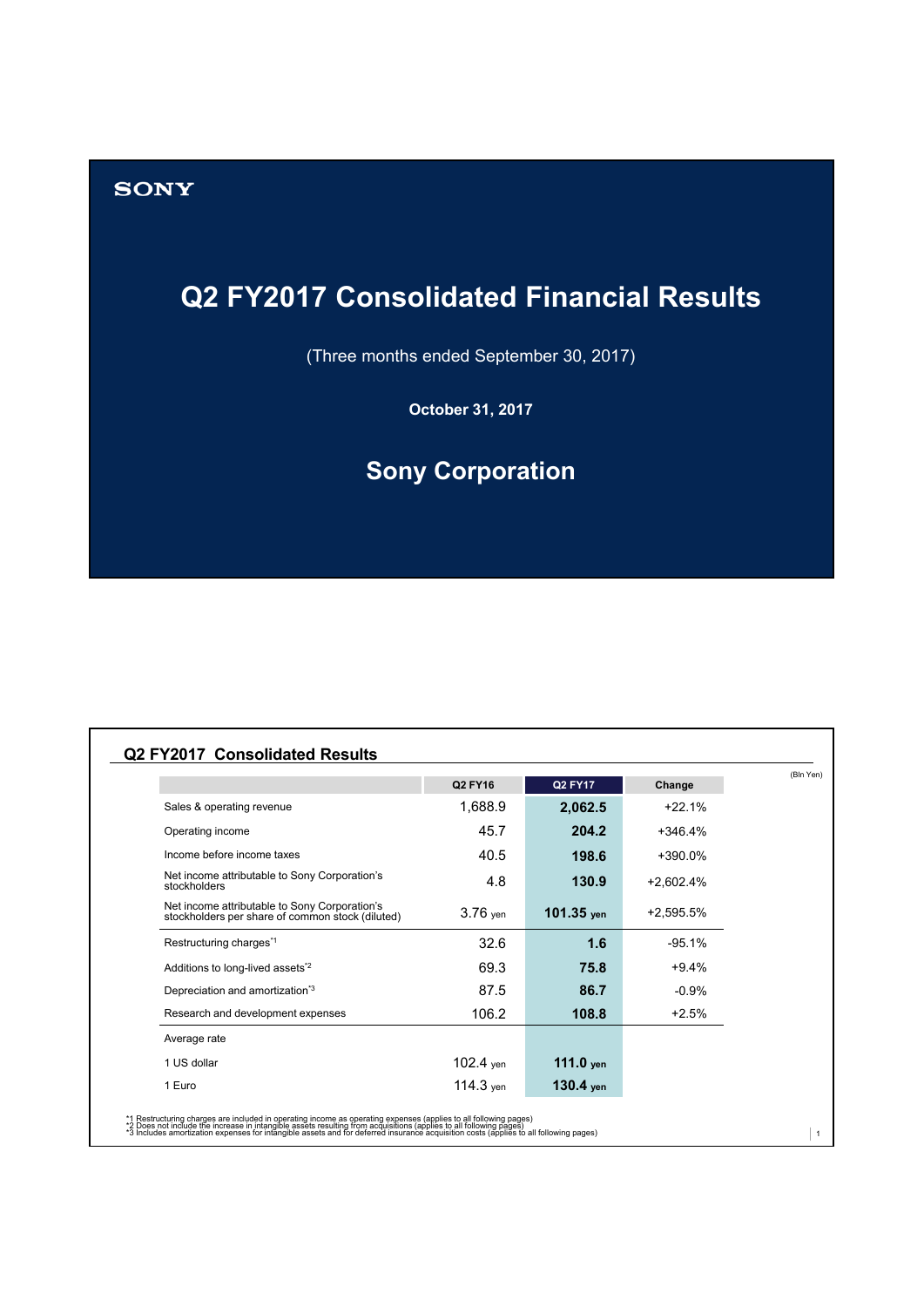|                  |                     | Operating Income Excluding One-time Items* (Q2)                      |                                                                                                                                                                                                                                                                                                                                                                                                                   |                |
|------------------|---------------------|----------------------------------------------------------------------|-------------------------------------------------------------------------------------------------------------------------------------------------------------------------------------------------------------------------------------------------------------------------------------------------------------------------------------------------------------------------------------------------------------------|----------------|
|                  | Operating<br>Income | <b>Operating Income</b><br><b>Excluding</b><br><b>One-time Items</b> | One-time Items*                                                                                                                                                                                                                                                                                                                                                                                                   |                |
| Q2 FY16          | $45.7$ bln yen      | 88.6 bln yen                                                         | Impact of the 2016 Kumamoto Earthquakes (-13.7 bln yen)<br>п<br>Insurance recoveries related to the 2016 Kumamoto<br>Earthquakes (+7.2 bln yen)<br>Impairment charge against long-lived assets resulting from<br>the termination of development and manufacturing of high-<br>functionality camera modules (-3.6 bln yen)<br>Impairment charge related to the transfer of the battery<br>business (-32.8 bln yen) |                |
| Q2 FY17          | $204.2$ bln ven     | 204.2 bln yen                                                        |                                                                                                                                                                                                                                                                                                                                                                                                                   |                |
| Change from FY16 | $+158.5$ bln yen    | $+115.6$ bln yen<br>$(+130.5\%)$                                     |                                                                                                                                                                                                                                                                                                                                                                                                                   |                |
|                  |                     |                                                                      | *The above monetary amounts have been separately disclosed in the "Consolidated Financial Results" and the "Handout" for the relevant quarters.                                                                                                                                                                                                                                                                   | $\overline{2}$ |

|                                                                                                   | <b>1H FY16</b> | <b>1H FY17</b> | Change    |  |
|---------------------------------------------------------------------------------------------------|----------------|----------------|-----------|--|
| Sales & operating revenue                                                                         | 3,302.1        | 3,920.6        | $+18.7%$  |  |
| Operating income                                                                                  | 101.9          | 361.8          | $+255.0%$ |  |
| Income before income taxes                                                                        | 97.5           | 347.5          | $+256.2%$ |  |
| Net income attributable to Sony Corporation's<br>stockholders                                     | 26.0           | 211.7          | $+714.1%$ |  |
| Net income attributable to Sony Corporation's<br>stockholders per share of common stock (diluted) | $20.20$ yen    | 164.06 yen     | $+712.2%$ |  |
| Restructuring charges                                                                             | 34.3           | 4.0            | $-88.3%$  |  |
| Additions to long-lived assets                                                                    | 135.3          | 143.2          | $+5.8%$   |  |
| Depreciation and amortization                                                                     | 181.1          | 170.0          | $-6.1%$   |  |
| Research and development expenses                                                                 | 216.3          | 210.6          | $-2.7%$   |  |
| Average rate                                                                                      |                |                |           |  |
| 1 US dollar                                                                                       | 105.3 yen      | 111.1 yen      |           |  |
| 1 Euro                                                                                            | $118.2$ yen    | $126.3$ yen    |           |  |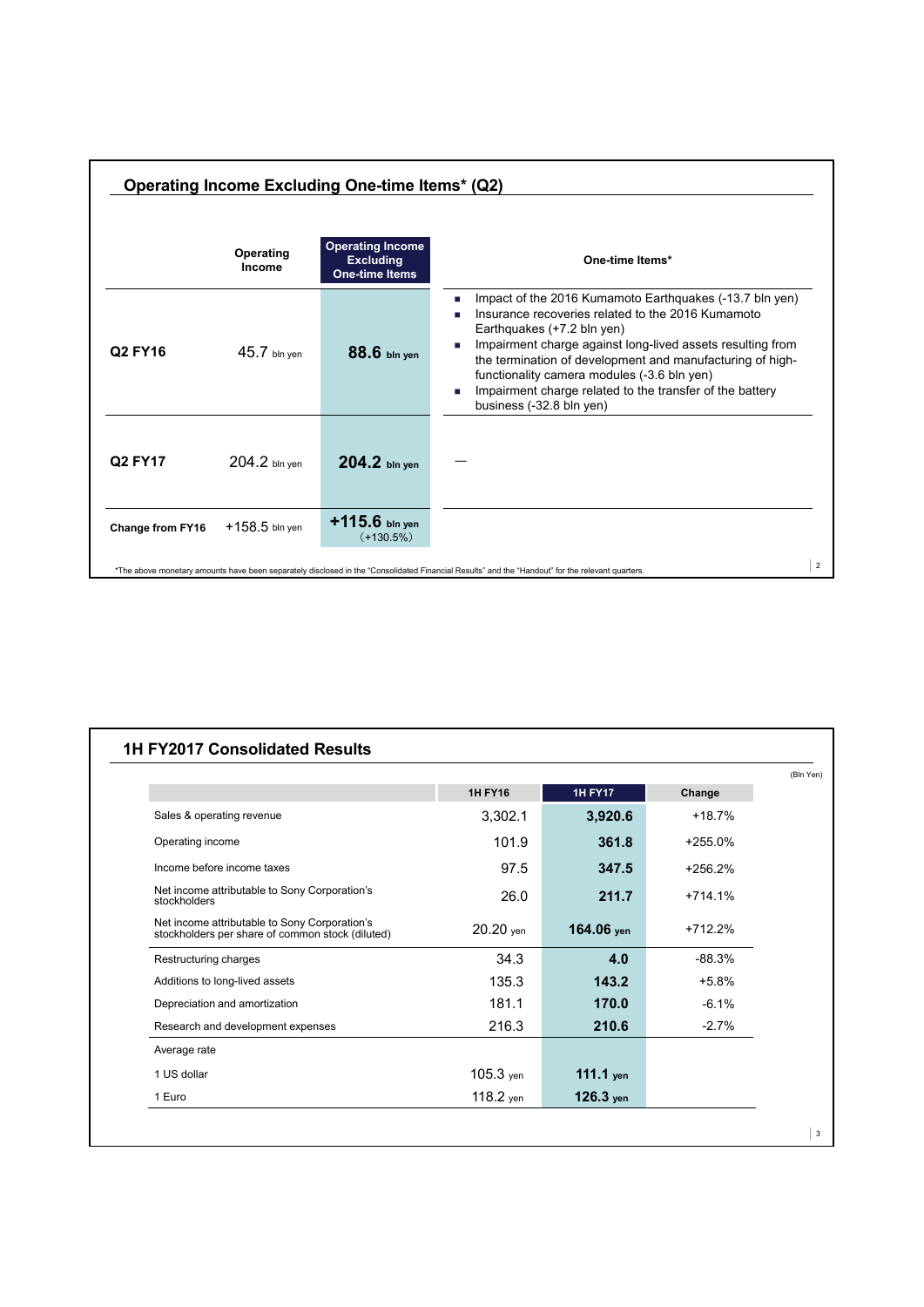| Operating Income Excluding One-time Items* (1H) |                                |                                                                      |                                                                                                                                                                                                                                                                                                                                                                                                               |                |  |
|-------------------------------------------------|--------------------------------|----------------------------------------------------------------------|---------------------------------------------------------------------------------------------------------------------------------------------------------------------------------------------------------------------------------------------------------------------------------------------------------------------------------------------------------------------------------------------------------------|----------------|--|
|                                                 | Operating<br>Income            | <b>Operating Income</b><br><b>Excluding</b><br><b>One-time Items</b> | One-time Items*                                                                                                                                                                                                                                                                                                                                                                                               |                |  |
| <b>1H FY16</b>                                  | $101.9bin$ yen                 | 198.0 bln yen                                                        | Impact of the 2016 Kumamoto Earthquakes (-47.9 bln yen)<br>Insurance recoveries related to the 2016 Kumamoto<br>Earthquakes (+8.5 bln yen)<br>Impairment charge against long-lived assets resulting from the<br>termination of development and manufacturing of high-<br>functionality camera modules (-23.9 bln yen)<br>Impairment charge related to the transfer of the battery business<br>(-32.8 bln yen) |                |  |
| <b>1H FY17</b>                                  | $361.8$ bln yen                | $325.0$ bln ven                                                      | Gain resulting from the sale of an equity interest in a<br>manufacturing subsidiary in the camera modules business<br>$(+27.5 \text{ bln yen})$<br>Insurance recoveries related to the 2016 Kumamoto<br>Earthquakes (+9.3 bln yen)                                                                                                                                                                            |                |  |
|                                                 | Change from FY16 +259.9bln yen | $+127.0$ bln yen<br>$(+64.1\%)$                                      |                                                                                                                                                                                                                                                                                                                                                                                                               |                |  |
|                                                 |                                |                                                                      | *The above monetary amounts have been separately disclosed in the "Consolidated Financial Results" and the "Handout" for the relevant quarters.                                                                                                                                                                                                                                                               | $\overline{4}$ |  |

|                                                 |                  |         |         |          |                  | (Bln Yen) |
|-------------------------------------------------|------------------|---------|---------|----------|------------------|-----------|
|                                                 |                  | Q2 FY16 | Q2 FY17 | Change   | <b>FX Impact</b> |           |
| <b>Mobile Communications</b>                    | Sales            | 168.8   | 172.0   | $+3.3$   | $+8.9$           |           |
| (MC)                                            | Operating income | 3.7     | 2.5     | $-6.2$   | $-1.2$           |           |
|                                                 | Sales            | 319.9   | 433.2   | $+113.3$ | $+33.8$          |           |
| Game & Network Services (G&NS)                  | Operating income | 19.0    | 54.8    | $+35.8$  | $+3.1$           |           |
| Imaging Products &                              | Sales            | 135.4   | 156.7   | $+21.3$  | $+11.3$          |           |
| Solutions (IP&S)                                | Operating income | 14.9    | 18.9    | $+4.0$   | $+5.2$           |           |
| <b>Home Entertainment &amp;</b><br>Sound (HE&S) | Sales            | 234.9   | 300.9   | $+66.1$  | $+26.1$          |           |
|                                                 | Operating income | 17.6    | 24.4    | $+6.8$   | $+7.0$           |           |
| <b>Semiconductors</b>                           | Sales            | 193.7   | 228.4   | $+34.6$  | $+15.0$          |           |
|                                                 | Operating income | $-4.2$  | 49.4    | $+53.6$  | $+9.0$           |           |
| <b>Pictures</b>                                 | Sales            | 192.1   | 244.0   | $+51.9$  | $+18.9$          |           |
|                                                 | Operating income | 3.2     | 7.7     | $+4.5$   |                  |           |
| <b>Music</b>                                    | <b>Sales</b>     | 150.2   | 206.6   | $+56.4$  | $+8.2$           |           |
|                                                 | Operating income | 16.5    | 32.5    | $+16.0$  |                  |           |
| <b>Financial Services</b>                       | Revenue          | 260.5   | 279.2   | $+18.7$  |                  |           |
|                                                 | Operating income | 33.6    | 36.6    | $+3.0$   |                  |           |
| All Other                                       | Sales            | 101.4   | 112.8   | $+11.5$  |                  |           |
|                                                 | Operating income | $-32.6$ | $-0.0$  | $+32.6$  |                  |           |
| Corporate and elimination                       | Sales            | $-67.9$ | $-71.3$ | $-3.4$   |                  |           |
|                                                 | Operating income | $-25.9$ | $-17.5$ | $+8.4$   |                  |           |
|                                                 | Sales            | 1,688.9 | 2,062.5 | $+373.6$ |                  |           |
| <b>Consolidated total</b>                       | Operating income | 45.7    | 204.2   | $+158.5$ |                  |           |

· Due to Sony's realignment of its business segments in Q1 FY2017, certain figures in FY16 have been reclassified to conform to the presentation of FY17 (applies to all following pages)<br>· Geles and Revenue include operati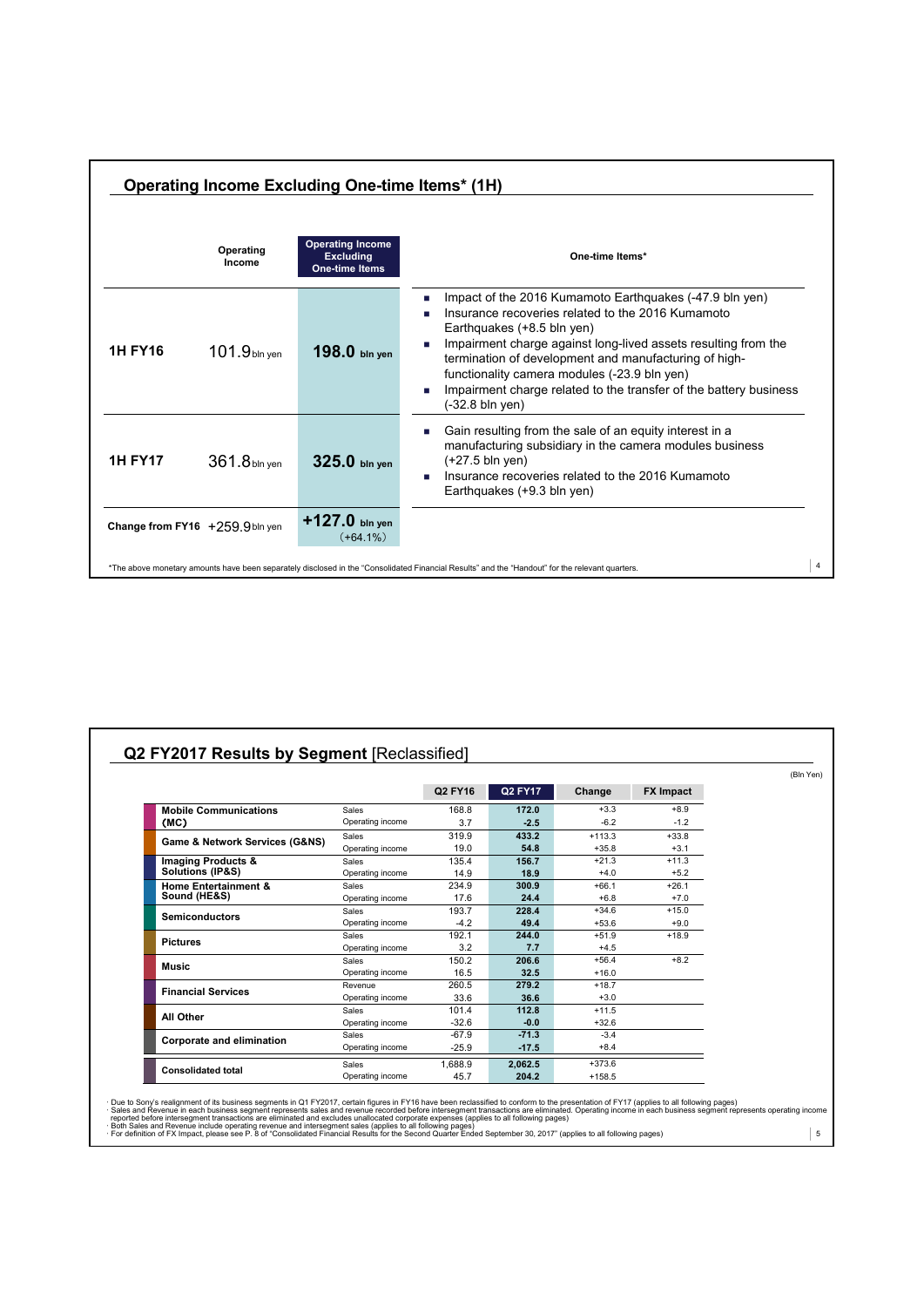|                                 |                  | <b>1H FY16</b> | <b>1H FY17</b> | Change   | <b>FX Impact</b> |
|---------------------------------|------------------|----------------|----------------|----------|------------------|
| <b>Mobile Communications</b>    | Sales            | 354.7          | 353.2          | $-1.5$   | $+10.0$          |
| (MC)                            | Operating income | 4.1            | 1.2            | $-3.0$   | $+0.2$           |
| Game & Network Services (G&NS)  | Sales            | 650.3          | 781.3          | $+131.0$ | $+37.8$          |
|                                 | Operating income | 63.0           | 72.5           | $+9.5$   | $+0.8$           |
| <b>Imaging Products &amp;</b>   | <b>Sales</b>     | 257.6          | 312.4          | $+54.8$  | $+12.7$          |
| Solutions (IP&S)                | Operating income | 22.4           | 42.1           | $+19.7$  | $+5.2$           |
| <b>Home Entertainment &amp;</b> | Sales            | 470.8          | 557.8          | $+87.0$  | $+30.2$          |
| Sound (HE&S)                    | Operating income | 37.8           | 47.0           | $+9.2$   | $+7.2$           |
| <b>Semiconductors</b>           | <b>Sales</b>     | 338.2          | 432.6          | $+94.4$  | $+19.3$          |
|                                 | Operating income | $-47.7$        | 104.8          | $+152.5$ | $+11.5$          |
| <b>Pictures</b>                 | <b>Sales</b>     | 375.4          | 449.8          | $+74.4$  | $+24.3$          |
|                                 | Operating income | $-7.4$         | $-1.8$         | $+5.6$   |                  |
| Music                           | <b>Sales</b>     | 292.1          | 375.1          | $+83.0$  | $+10.8$          |
|                                 | Operating income | 32.4           | 57.5           | $+25.1$  |                  |
| <b>Financial Services</b>       | Revenue          | 493.2          | 582.4          | $+89.2$  |                  |
|                                 | Operating income | 82.1           | 82.8           | $+0.7$   |                  |
| All Other                       | Sales            | 202.1          | 222.1          | $+19.9$  |                  |
|                                 | Operating income | $-39.6$        | $-8.3$         | $+31.3$  |                  |
| Corporate and elimination       | Sales            | $-132.3$       | $-146.0$       | $-13.7$  |                  |
|                                 | Operating income | $-45.1$        | $-36.0$        | $+9.2$   |                  |
| <b>Consolidated total</b>       | Sales            | 3.302.1        | 3,920.6        | $+618.5$ |                  |
|                                 | Operating income | 101.9          | 361.8          | $+259.9$ |                  |

#### **1H FY2017 Results by Segment** [Reclassified]

### **FY2017 Consolidated Results Forecast**

|                                                               | <b>FY16</b> | <b>FY17</b><br><b>August Forecast</b> | <b>FY17</b><br><b>October Forecast</b> | Change from<br><b>August Forecast</b> |           |
|---------------------------------------------------------------|-------------|---------------------------------------|----------------------------------------|---------------------------------------|-----------|
| Sales & operating revenue                                     | 7,603.3     | 8,300                                 | 8,500                                  | $+2.4%$                               |           |
| Operating income                                              | 288.7       | 500                                   | 630                                    | $+26.0%$                              |           |
| Income before income taxes                                    | 251.6       | 470                                   | 600                                    | $+27.7%$                              |           |
| Net income attributable to Sony<br>Corporation's stockholders | 73.3        | 255                                   | 380                                    | +49.0%                                |           |
| Restructuring charges                                         | 60.2        | 15                                    | 15                                     |                                       |           |
| Additions to long-lived assets                                | 272.2       | 330                                   | 330                                    |                                       |           |
| Depreciation and amortization                                 | 327.0       | 355                                   | 355                                    |                                       |           |
| Research and development<br>expenses                          | 447.5       | 450                                   | 450                                    |                                       |           |
|                                                               |             |                                       |                                        | Dividend per Share                    |           |
| Foreign exchange rates                                        | Actual      | Assumption<br>(Q2-Q4 FY17)            | <b>Assumption</b><br>(2H FY17)         | Interim                               | 12.50 yen |
| 1 US dollar                                                   | 108.4 yen   | Approx. 110 yen                       | Approx. 112 yen                        | Year-end<br>(Planned)                 | 12.50 yen |
| 1 Euro                                                        | 118.8 yen   | Approx. 120 yen                       | Approx. 130 yen                        | Full year<br>(Planned)                | 25 yen    |

7

(Bln Yen)

6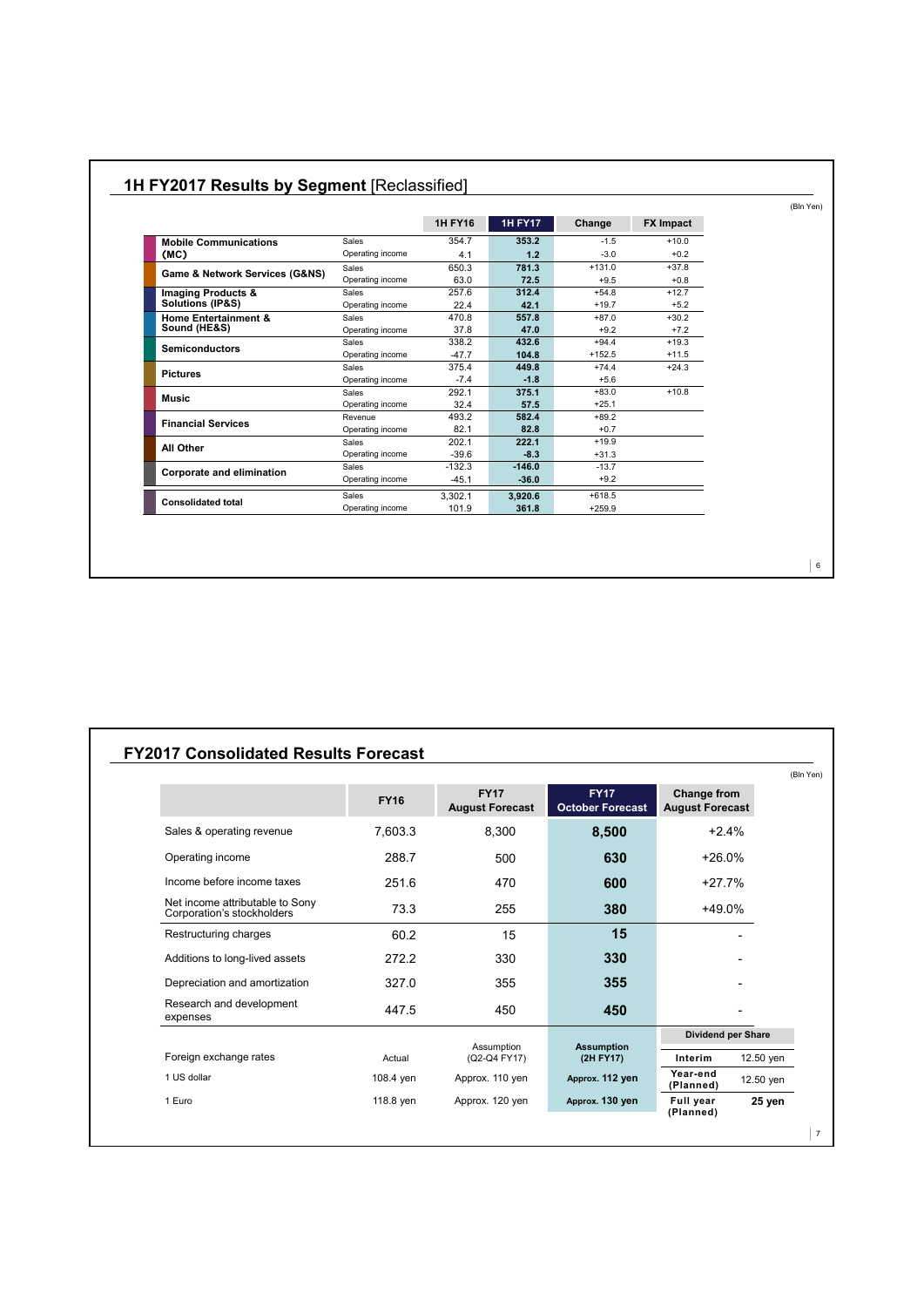|                                         |                  | <b>FY16</b> | <b>FY17</b><br><b>August Forecast</b> | <b>FY17</b><br><b>October Forecast</b> | (Bln Yen)<br><b>Change from</b><br><b>August Forecast</b> |
|-----------------------------------------|------------------|-------------|---------------------------------------|----------------------------------------|-----------------------------------------------------------|
|                                         |                  |             |                                       |                                        |                                                           |
| <b>Mobile Communications</b>            | Sales            | 759.1       | 820                                   | 780                                    | $-40$                                                     |
| (MC)                                    | Operating income | 10.2        | 5                                     | 5                                      |                                                           |
| Game & Network Services (G&NS)          | Sales            | 1,649.8     | 1.980                                 | 2,000                                  | $+20$                                                     |
|                                         | Operating income | 135.6       | 180                                   | 180                                    |                                                           |
| Imaging Products &                      | Sales            | 579.6       | 650                                   | 650                                    |                                                           |
| Solutions (IP&S)                        | Operating income | 47.3        | 72                                    | 72                                     |                                                           |
| <b>Home Entertainment &amp;</b>         | Sales            | 1.039.0     | 1.170                                 | 1,200                                  | $+30$                                                     |
| Sound (HE&S)                            | Operating income | 58.5        | 58                                    | 76                                     | $+18$                                                     |
| <b>Semiconductors</b>                   | Sales            | 773.1       | 860                                   | 880                                    | $+20$                                                     |
|                                         | Operating income | $-7.8$      | 130                                   | 150                                    | $+20$                                                     |
| <b>Pictures</b>                         | Sales            | 903.1       | 1,020                                 | 1,020                                  |                                                           |
|                                         | Operating income | $-80.5$     | 39                                    | 39                                     |                                                           |
| <b>Music</b>                            | Sales            | 647.7       | 630                                   | 730                                    | $+100$                                                    |
|                                         | Operating income | 75.8        | 75                                    | 94                                     | $+19$                                                     |
| <b>Financial Services</b>               | Revenue          | 1.087.5     | 1,170                                 | 1,170                                  |                                                           |
|                                         | Operating income | 166.4       | 170                                   | 170                                    |                                                           |
| All Other,<br>Corporate and elimination | Operating Income | $-116.7$    | $-229$                                | $-156$                                 | $+73$                                                     |
|                                         | Revenue          | 7.603.3     | 8,300                                 | 8.500                                  | $+200$                                                    |
| <b>Consolidated total</b>               | Operating income | 288.7       | 500                                   | 630                                    | $+130$                                                    |

### **FY2017 Results Forecast by Segment** [Reclassified]



8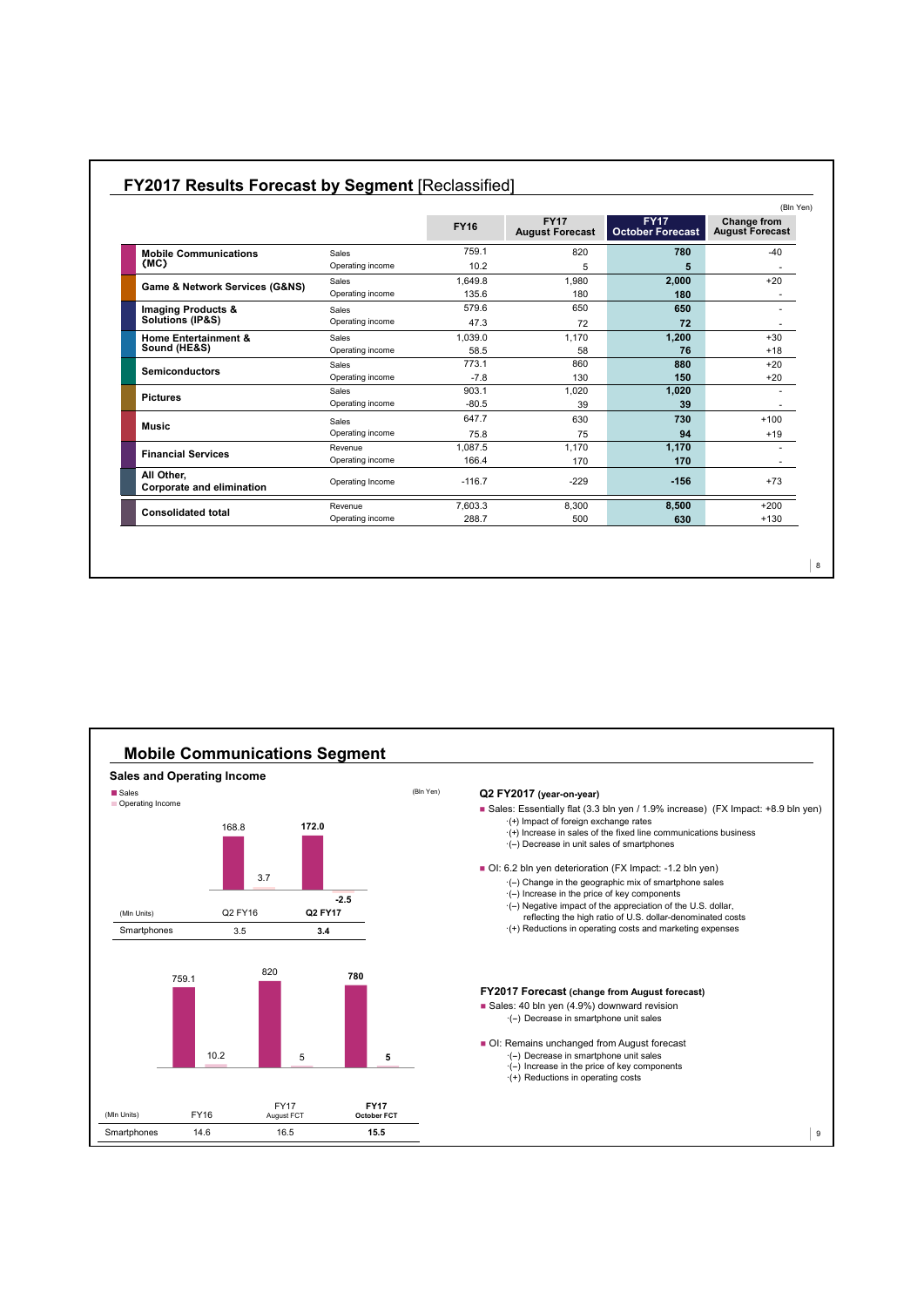

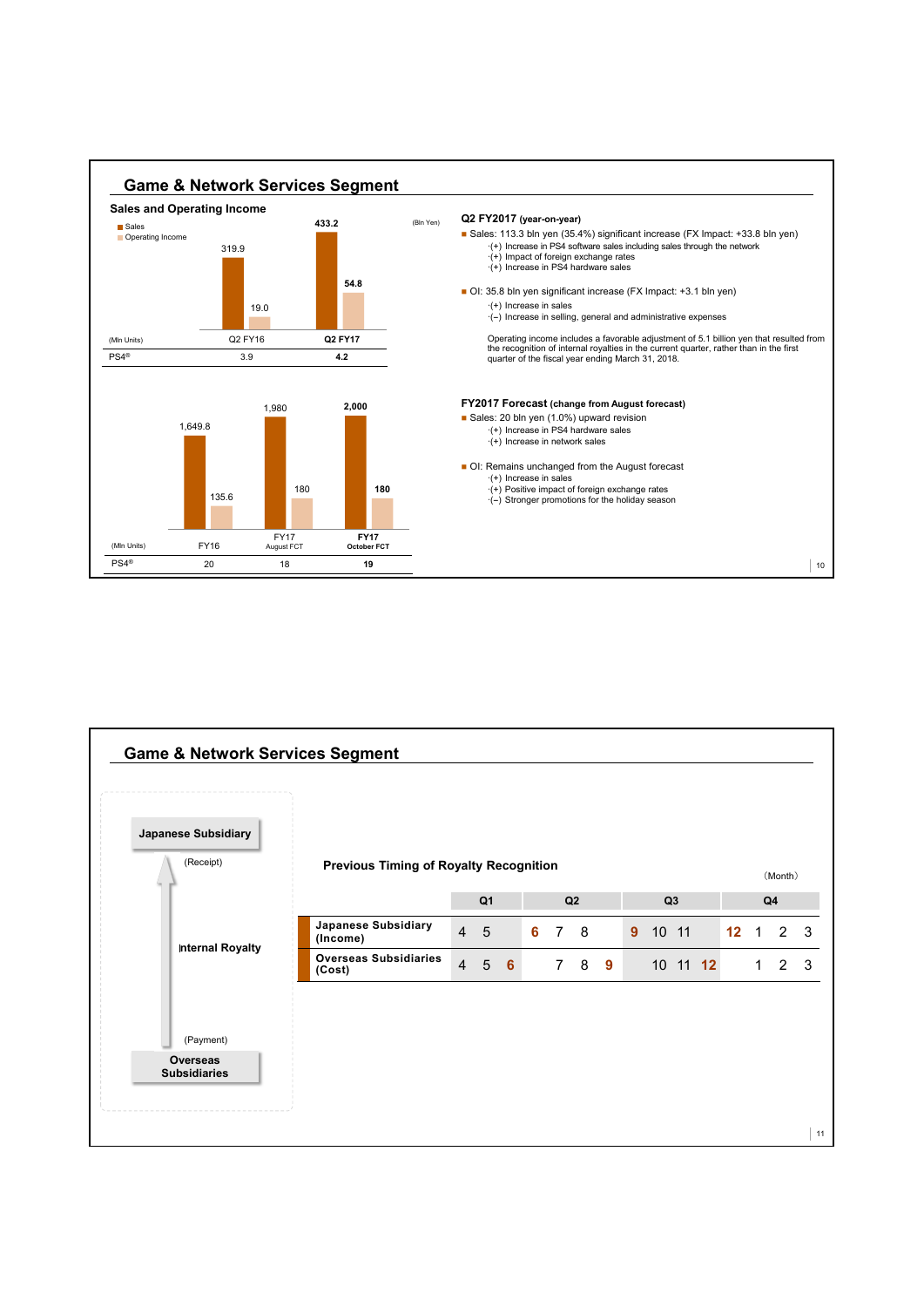|                                                            |                |        |             |                |           |                | (Bln Yen)   |
|------------------------------------------------------------|----------------|--------|-------------|----------------|-----------|----------------|-------------|
|                                                            |                |        | <b>FY16</b> |                |           |                | <b>FY17</b> |
|                                                            | Q <sub>1</sub> | Q2     | Q3          | Q <sub>4</sub> | <b>FY</b> | Q <sub>1</sub> | Q2          |
| Operating Income as disclosed                              | 44.0           | 19.0   | 50.0        | 22.5           | 135.6     | 17.7           | 54.8        |
| Adjustment related to recognition<br>of internal royalties | $+3.5$         | $+3.0$ | $-0.7$      | $-5.8$         | ±0        | $+5.1$         | $-5.1$      |
| Operating Income after<br>adjustment of internal royalties | 47.5           | 22.0   | 49.4        | 16.7           | 135.6     | 22.9           | 49.6        |

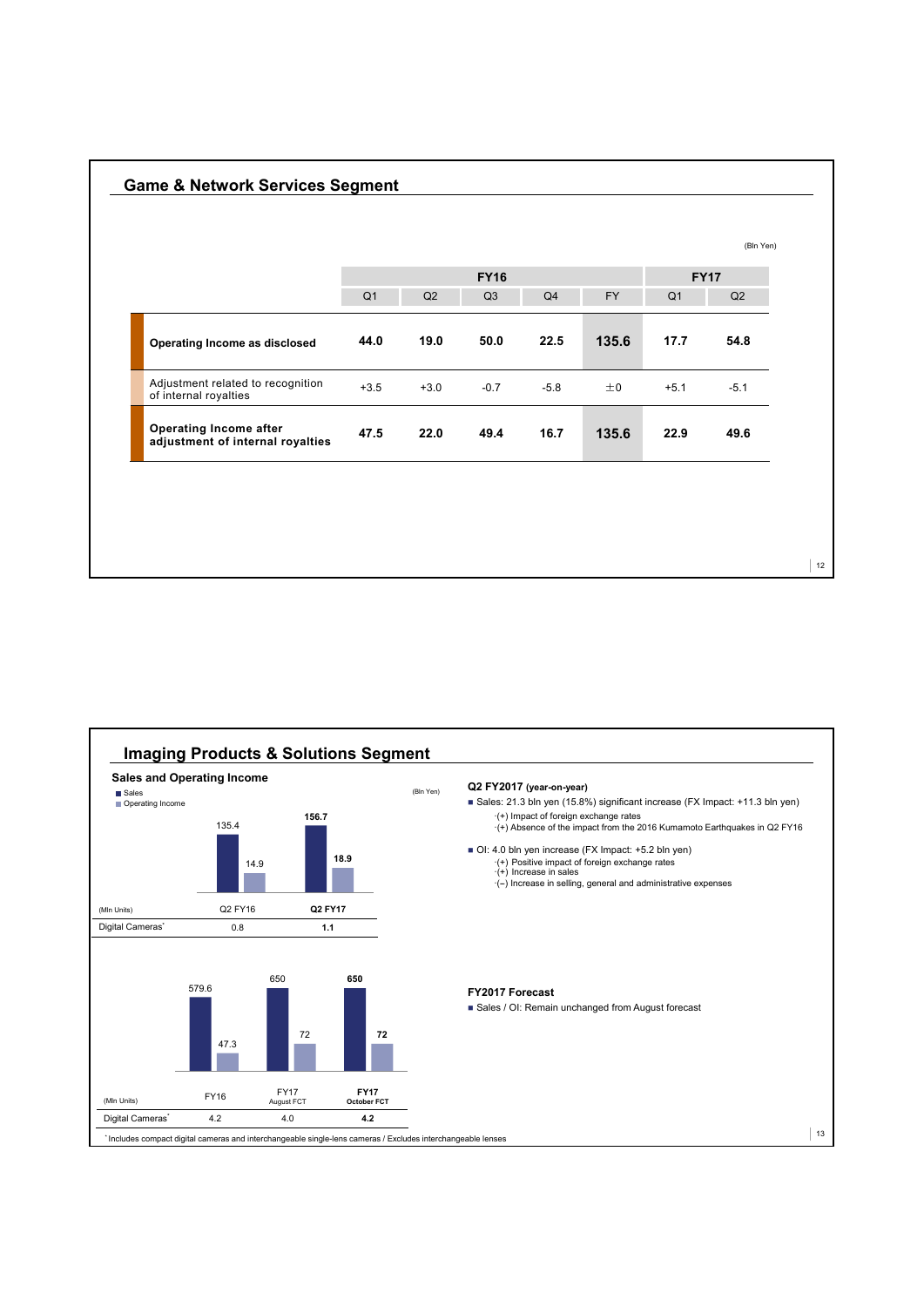

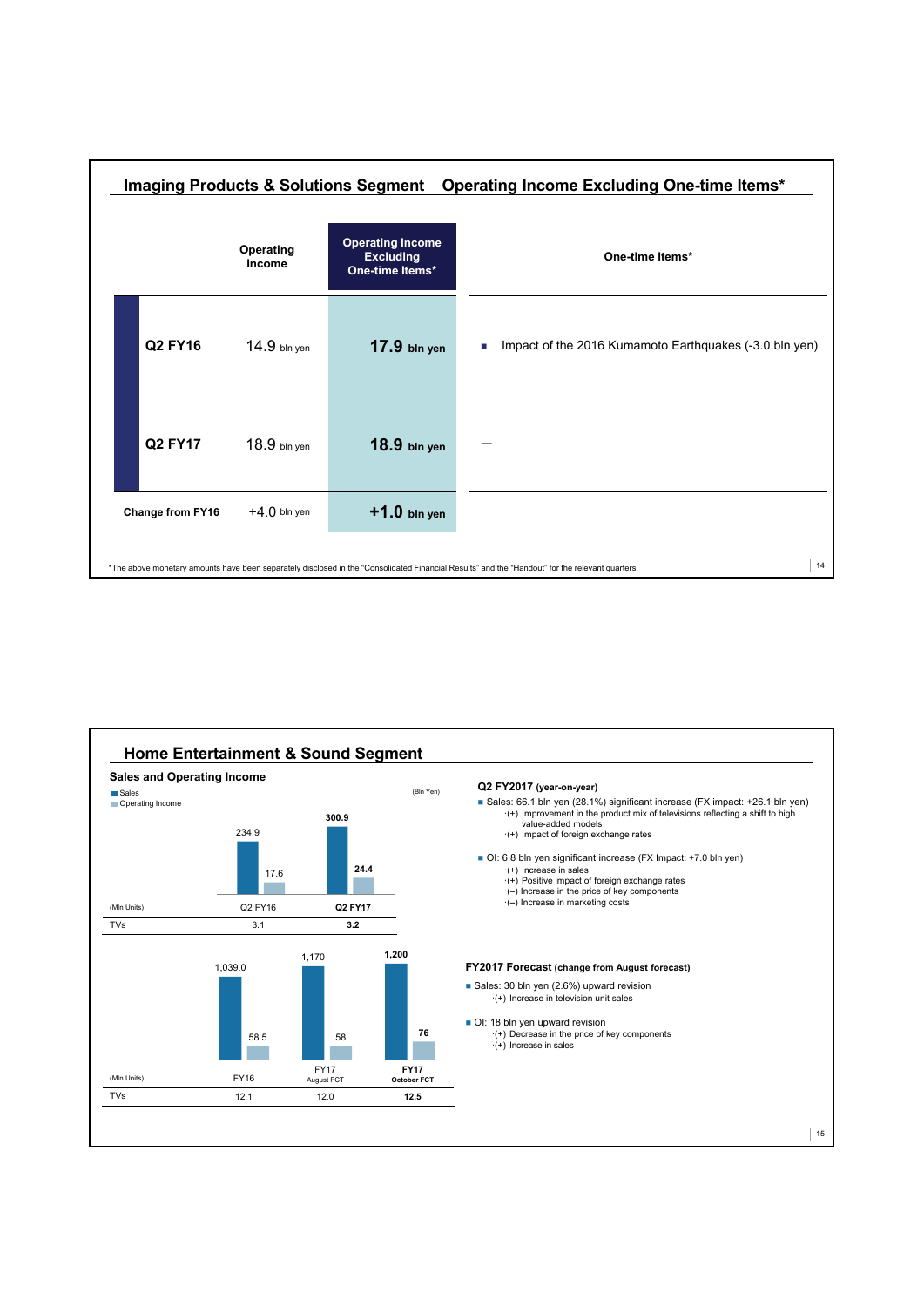

|                  |                     |                                                                   | Semiconductors Segment  Operating Income Excluding One-time Items*                                                                                                                                                                                                                                                 |
|------------------|---------------------|-------------------------------------------------------------------|--------------------------------------------------------------------------------------------------------------------------------------------------------------------------------------------------------------------------------------------------------------------------------------------------------------------|
|                  | Operating<br>Income | <b>Operating</b><br>Income<br><b>Excluding One-</b><br>time Items | One-time Items*                                                                                                                                                                                                                                                                                                    |
| Q2 FY16          | $-4.2$ bln yen      | $2.1$ bin yen                                                     | Impact of the 2016 Kumamoto Earthquakes (-9.9 bln yen)<br>Insurance recoveries related to the 2016 Kumamoto<br>Earthquakes (+7.2 bln yen)<br>Impairment charge against long-lived assets resulting<br>from the termination of development and manufacturing<br>of high-functionality camera modules (-3.6 bln yen) |
| Q2 FY17          | $49.4$ bln yen      | $49.4$ bln yen                                                    |                                                                                                                                                                                                                                                                                                                    |
| Change from FY16 | $+53.6$ bln yen     | $+47.3$ bln yen                                                   |                                                                                                                                                                                                                                                                                                                    |
|                  |                     |                                                                   | 17<br>*The above monetary amounts have been separately disclosed in the "Consolidated Financial Results" and the "Handout" for the relevant quarters.                                                                                                                                                              |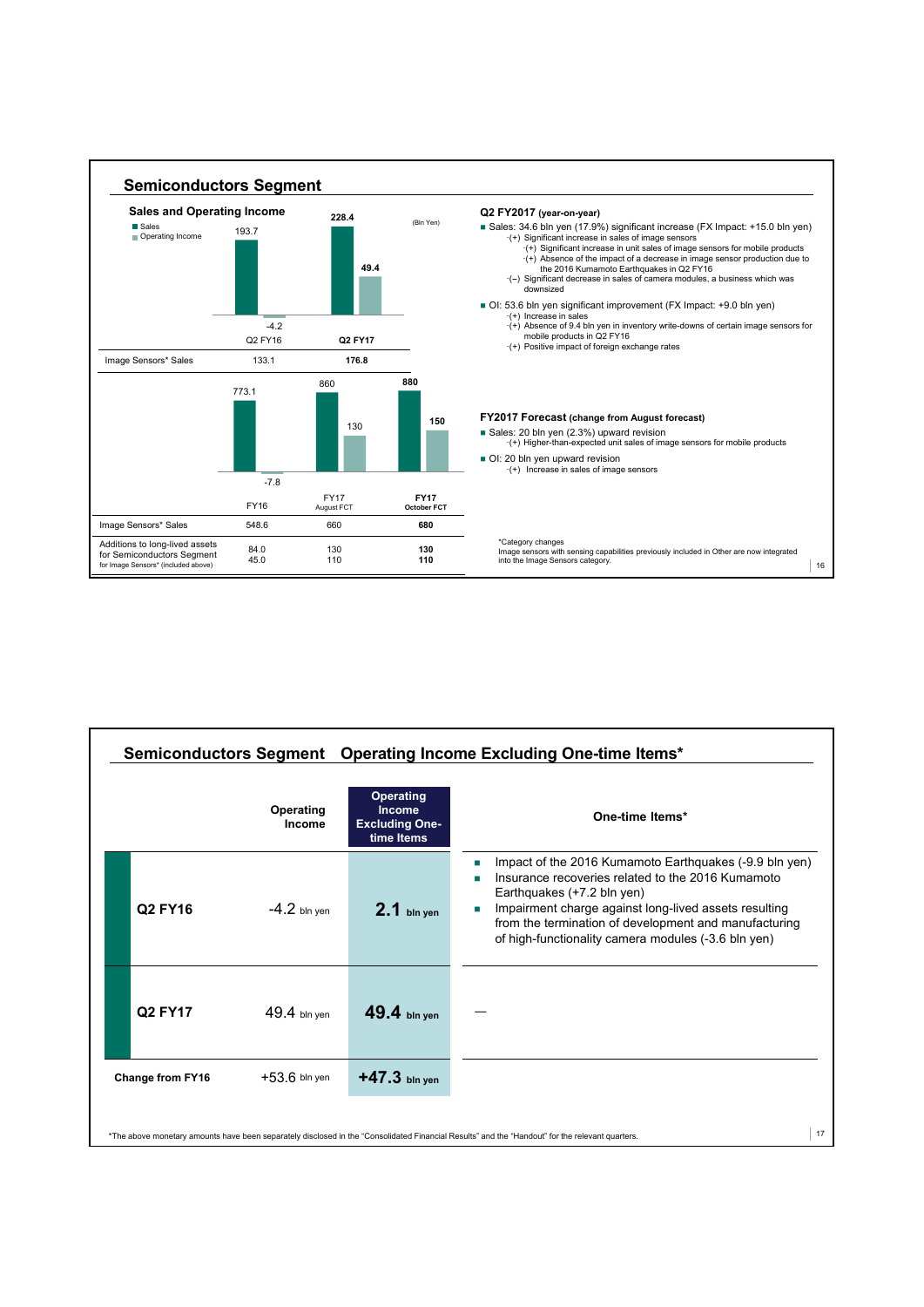

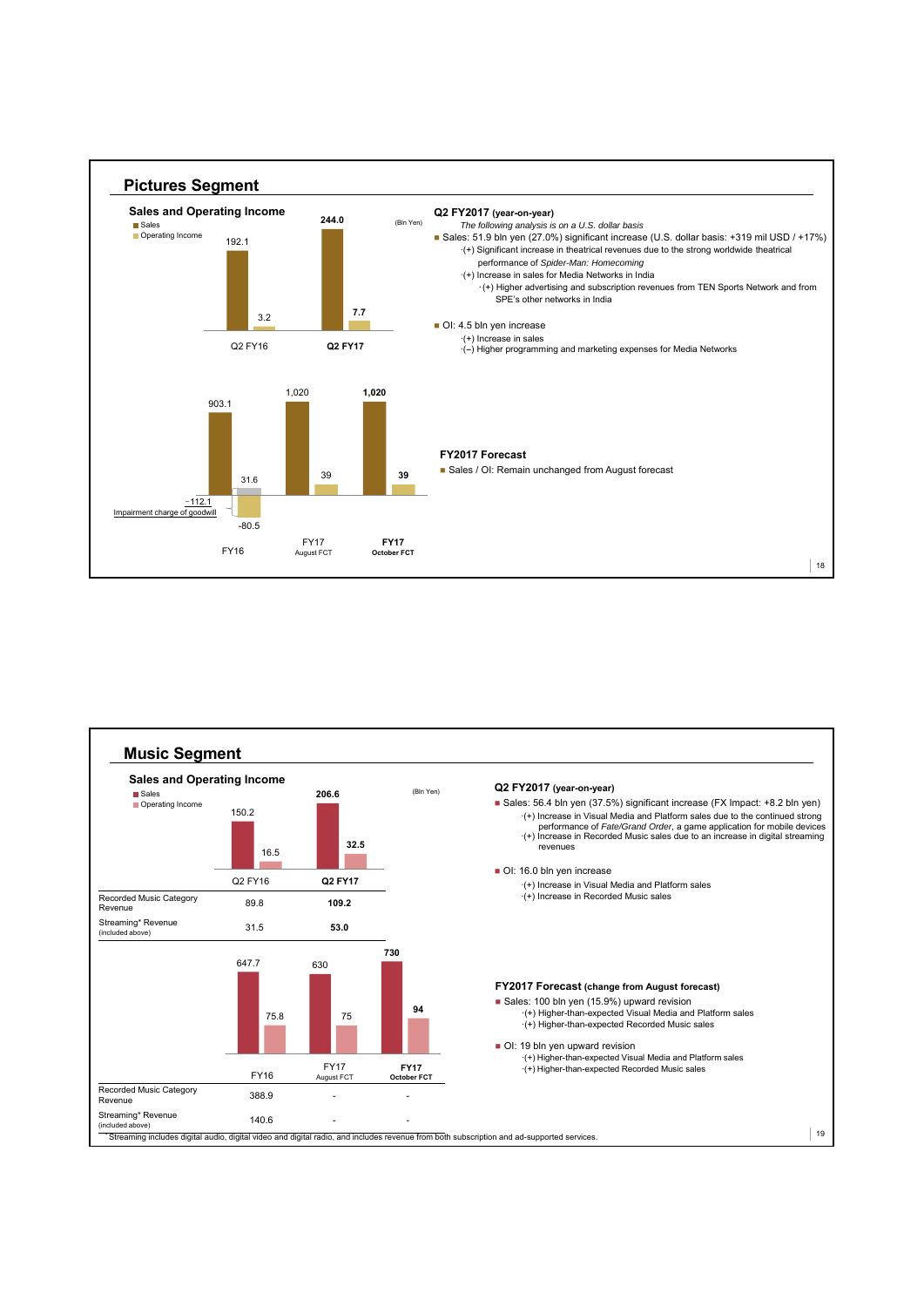

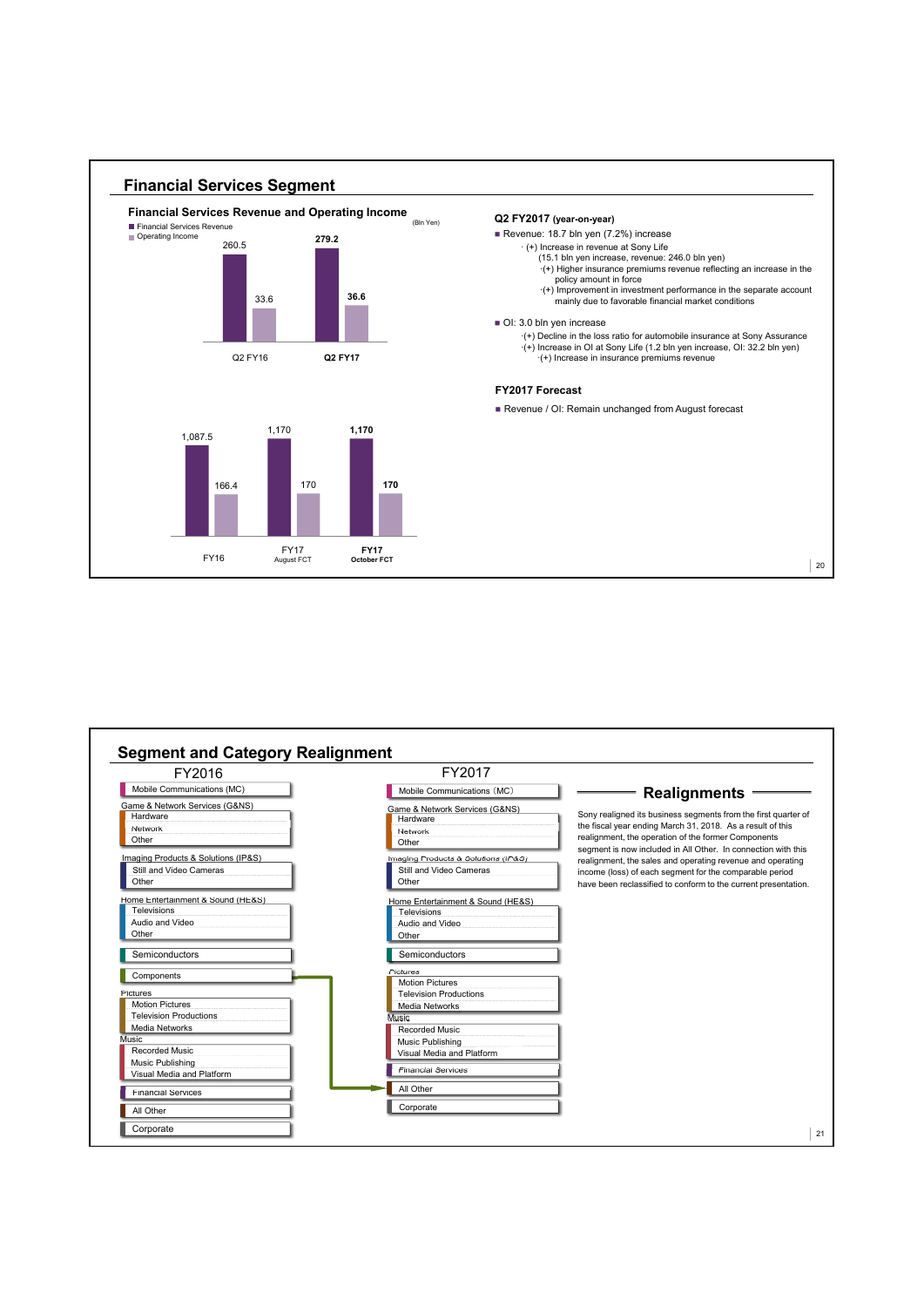

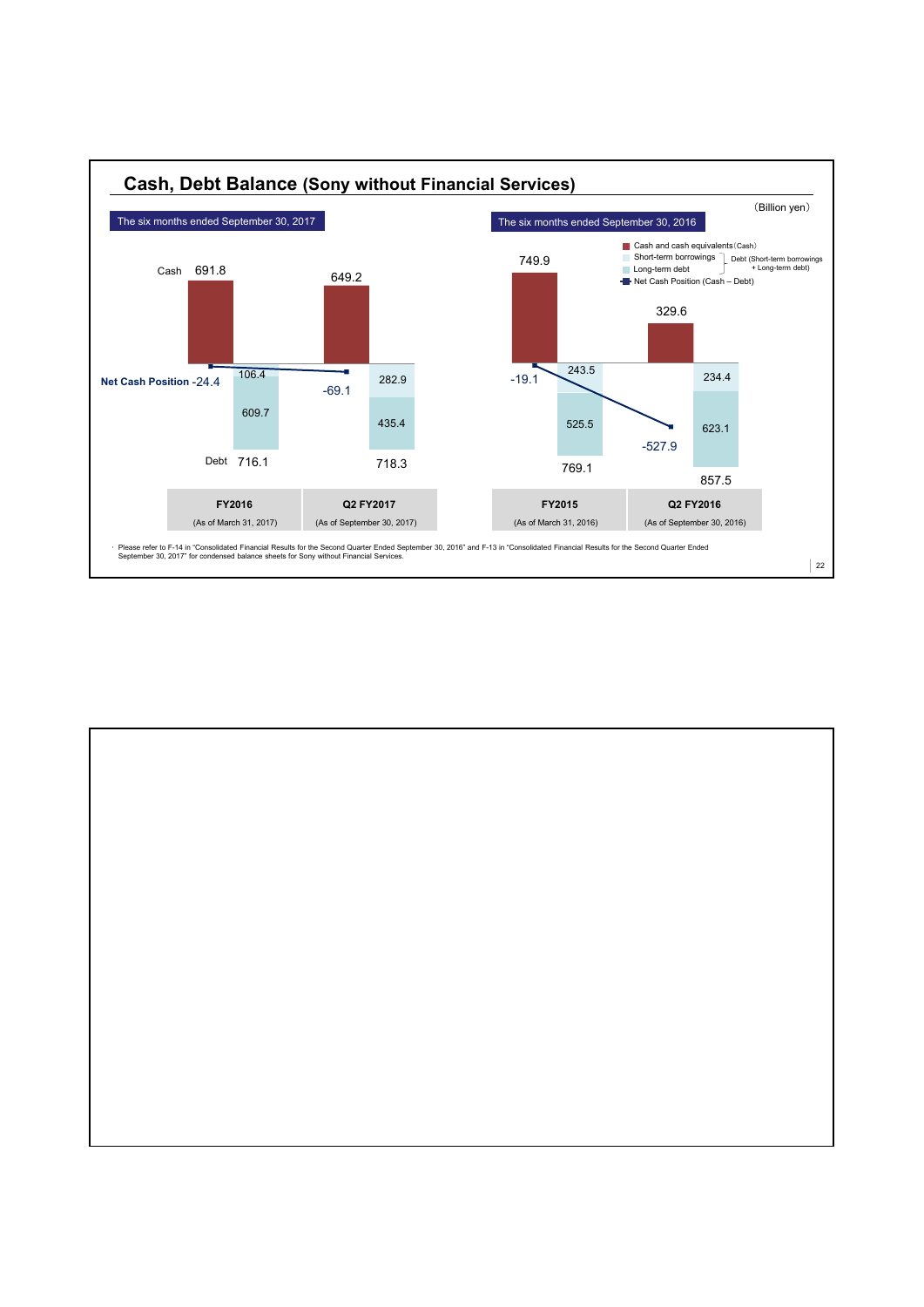